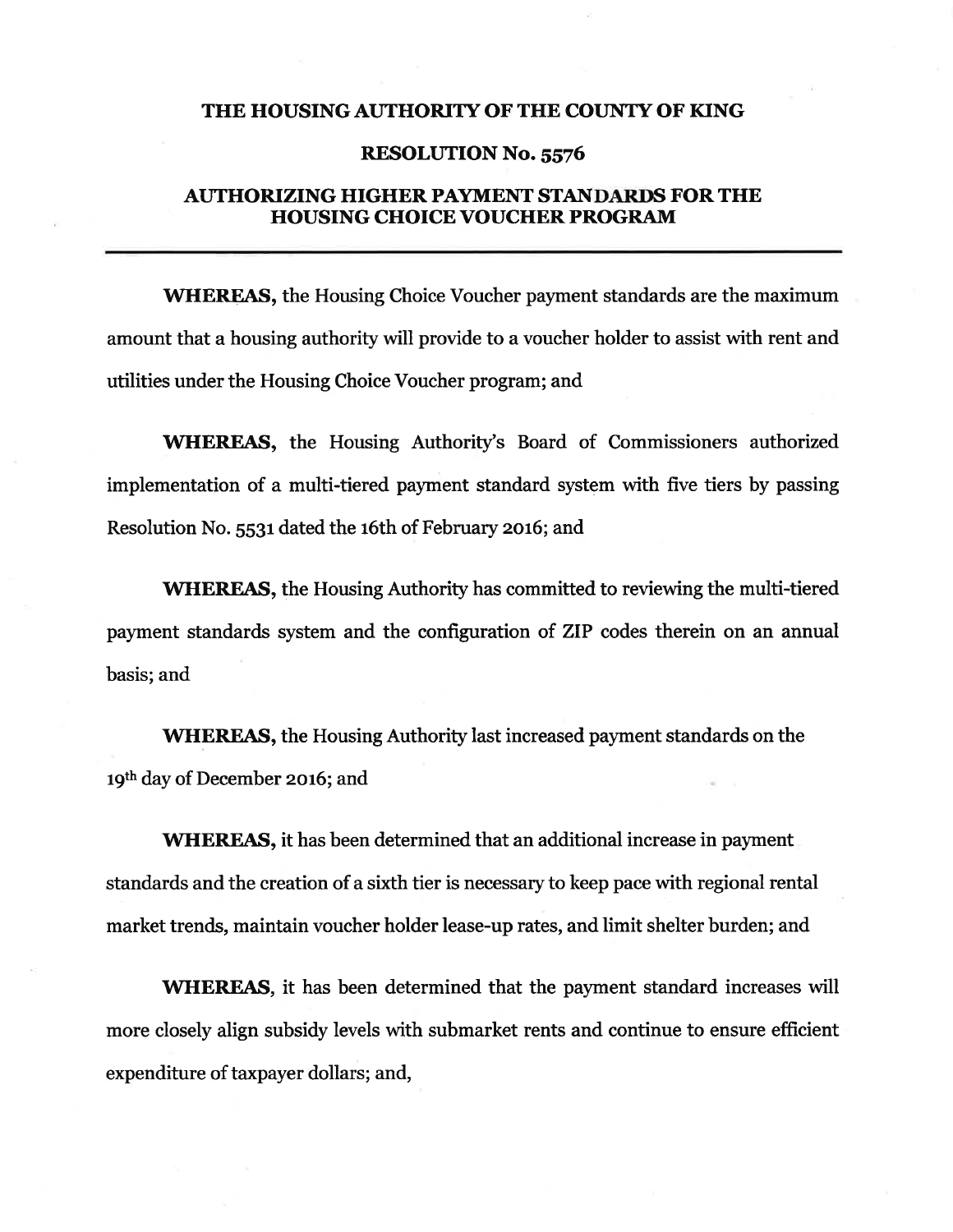Resolution No. 5576 Higher Payment Standards November 20, 2017 Board Meeting Page 2 of 2

**WHEREAS**, based on the preliminary 2018 budget the Housing Authority has sufficient resources to fund higher payment standards; and,

**WHEREAS**, increased payment standard amounts will Affirmatively Further Fair Housing objectives in the Seattle Metropolitan region; and,

NOW THERFORE, BE IT RESOLVED, BY THE BOARD OF **COMMISSIONERS OF THE HOUSING AUTHORITY OF THE COUNTY OF KING THAT:** 

The Payment Standards for the Housing Authority's Housing Choice Voucher program are hereby adjusted in accordance with the proposed recommendations, set forth at the November 20<sup>th</sup> Board of Commissioners meeting and attached hereto, and effective immediately.

ADOPTED AT A REGULAR MEETING OF THE BOARD OF THE **COMMISSIONERS OF THE HOUSING AUTHORITY OF THE COUNTY OF** KING THIS 20th DAY OF NOVEMBER 2017.

> THE HOUSING AUTHORITY OF THE **COUNTY OF KING, WASHINGTON**

**DOUGLAS J. BAF** 

**Board of Commissioners** 

**STEPHEN NORMAN** Secretary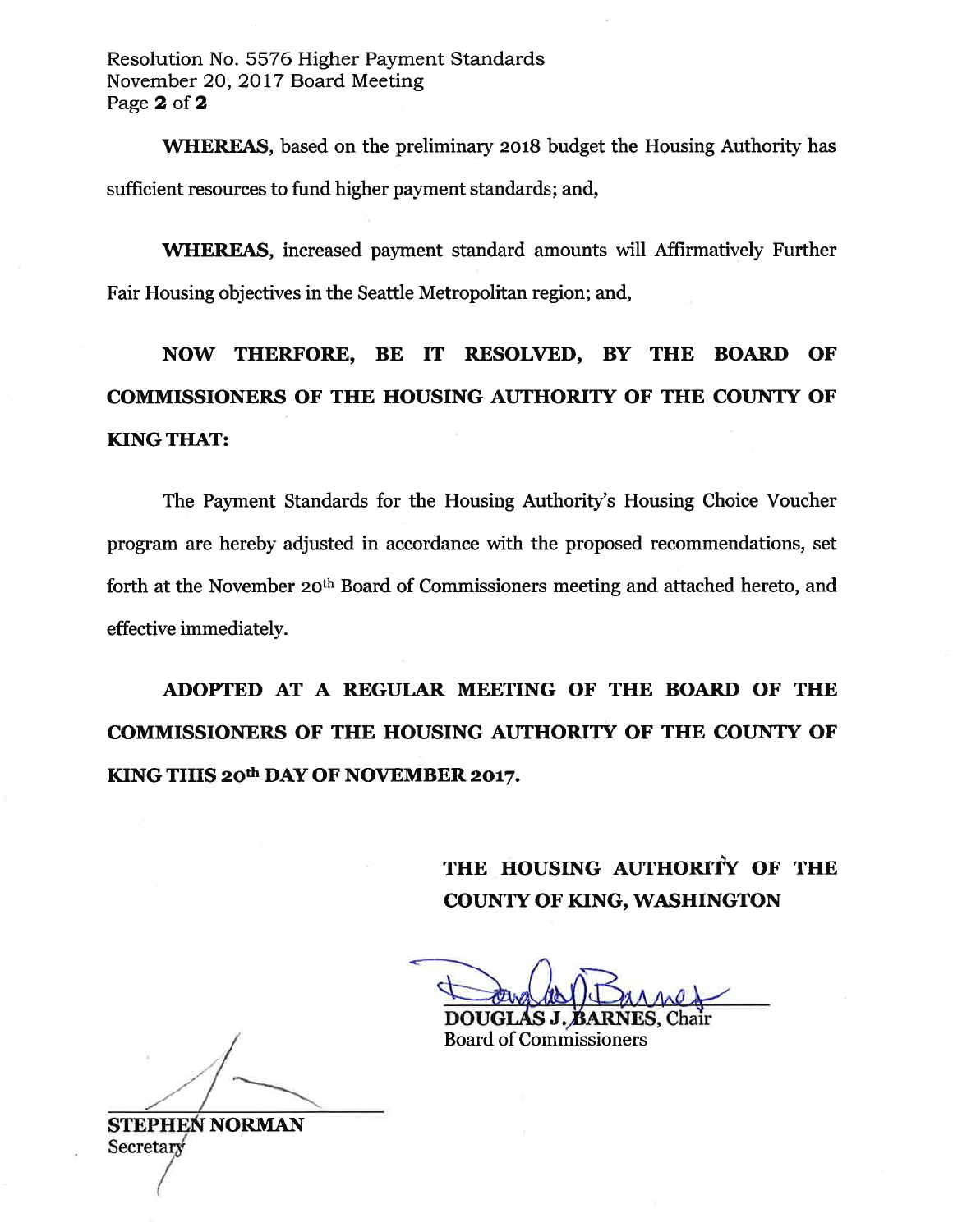## **APPENDIX A: 2018 Multi-Tiered Payment Standards**

| <b>Tier 1</b> | <b>Tier 2</b> | <b>Tier 3</b> | <b>Tier 4</b> | <b>Tier 5</b> | <b>Tier 6</b> |
|---------------|---------------|---------------|---------------|---------------|---------------|
| 98047         | 98070         | 98031         | 98008         | 98056         | 98059         |
| 98002         | 98108         | 98030         | 98001         | 98038         | 98007         |
| 98010         | 98022         | 98023         | 98028         | 98074         | 98006         |
| 98051         | 98042         | 98065         | 98058         | 98075         | 98004         |
|               | 98166         | 98045         | 98133         | 98053         | 98040         |
|               | 98146         | 98032         | 98057         | 98072         | 98005         |
|               | 98168         | 98024         | 98055         | 98027         | 98033         |
|               | 98092         | 98019         |               | 98011         | 98029         |
|               | 98148         | 98014         |               | 98034         | 98052         |
|               | 98188         | 98177         |               | 98077         | 98039         |
|               | 98198         | 98178         |               |               |               |
|               | 98003         | 98155         |               |               |               |
|               | 98106         |               |               |               |               |
|               | 98126         |               |               |               |               |
|               | 98354         |               |               |               |               |
|               | 98288         |               |               |               |               |
|               | 98224         |               |               |               |               |

# **Tier Configuration\***

# **Payment Standards Amounts**

|               | <b>Studios</b> | 1 BR    | <b>2 BR</b> | <b>3 BR</b> | <b>4 BR</b> |
|---------------|----------------|---------|-------------|-------------|-------------|
| <b>Tier 1</b> | \$900          | \$1,085 | \$1,325     | \$1,725     | \$2,320     |
| <b>Tier 2</b> | <b>\$960</b>   | \$1,160 | \$1,420     | \$1,845     | \$2,345     |
| <b>Tier 3</b> | \$1,060        | \$1,210 | \$1,475     | \$1,920     | \$2,580     |
| <b>Tier 4</b> | \$1,100        | \$1,435 | \$1,670     | \$2,180     | \$2,840     |
| <b>Tier 5</b> | \$1,305        | \$1,620 | \$1,835     | \$2,385     | \$3,165     |
| Tier 6        | \$1,630        | \$1,760 | \$2,065     | \$2,685     | \$3,405     |

\* **Bolded ZIP codes** represent those that are moving to a new or more costly payment standard tier.